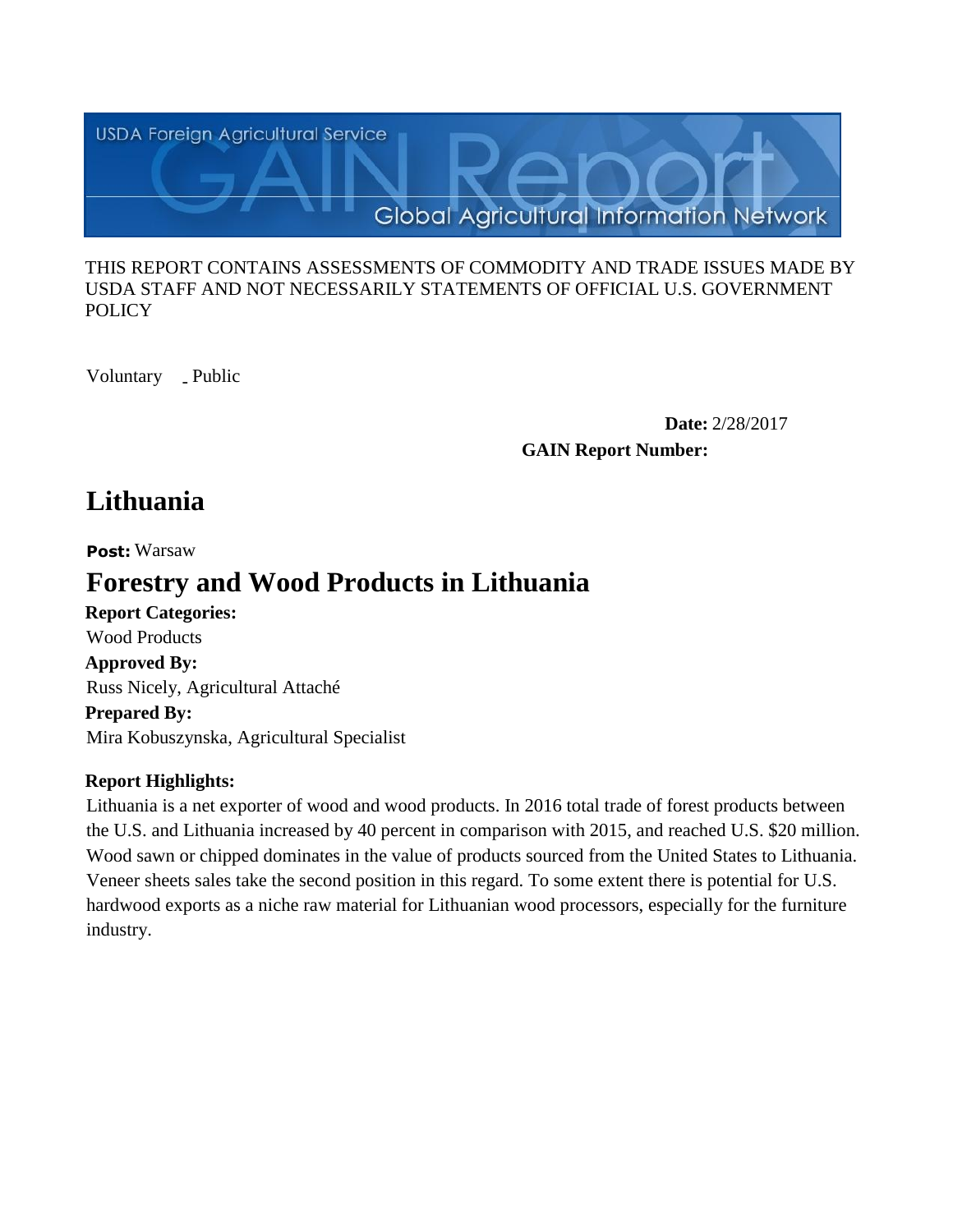#### **Role of the forestry product sector in the economy**

The forest industry is one of the most important sectors in the Lithuanian economy. Timber of softwood species is a leading natural resource which creates a base for wood processing, mostly for the furniture and paper industries in Lithuania. According to the UN FAO Global Forest Resources Assessment (FRA), agricultural land covers more than 50 percent of Lithuania and forested land is about 33 percent of total land area, with 2.2 million hectares. In 2014 the total growing wood stock volume reached 521 million cubic meters and on average 249 cubic meters per hectare.

Forests and wood product industries provide over 60,000 jobs in forestry and logging, wood manufacturing and the paper and furniture industries. This is 6 percent of total employment in the country. In 2013 the forest and wood processing sector's share of total national value added reached 4.5 percent, with forestry adding about 0.6 percent. The biggest share of the value added in the sector was generated by the furniture industry, some 2 percent. The number of companies in forestry, logging and the forest industry diminished while their average size increased in recent years. The Lithuanian forest and wood processing sector has over 2,000 operating companies as of 2014.

### **Timber Supply**

In Lithuania over 60 percent of forested land belongs to the State, including 40 percent of forests of State importance and 10 percent of State forests reserved for property restitution. Land reforms have not been completed yet. Until October 2018, all forests reserved for restitution should be transferred to the State forest enterprises or sold in auctions. According to the Committee on Forests and the Forest Industry, (UNECE) if forest management activities would be restored in these forests, it would increase the wood supply by up to 10 percent. 40 percent of total forested area is owned by private individuals and companies. Privately held forests are small in size, about 3.4 hectares on average. Currently there are 250,000 private owners which own forest land totaling 858,000 hectares in Lithuania. Lithuania is situated within the so-called mixed forest belt with a high percentage of broadleaves and mixed coniferbroadleaves stands. The most common stands of timber are pine (33.2% of the total area of stands), birch (21.1%), spruce (19.7%), black alder (6.5%) and grey alder (5.9%), aspen (3.6%) and oak and ash  $(3.5\%)$ .

According to the Lithuanian Forest Law, the general volume of all annual forest cuttings cannot exceed the gross annual tree increment. The volume of annual main forest cuttings in State forests is approved by the government and for the period 2014-2018 it comprises 3.15 million cubic meters. The Ministry of Environment approves the volume of intermediate forest cuttings in State forests and for 2016 the volume amounted to 1.3 million cubic meters. The felling volume in state forests remains stable, on the level of 3.8-3.9 million cubic meters. Felling volume in private forests is much more sensitive to prices than State forest production. Private felling grew moderately in recent years until 2014, reaching 3.8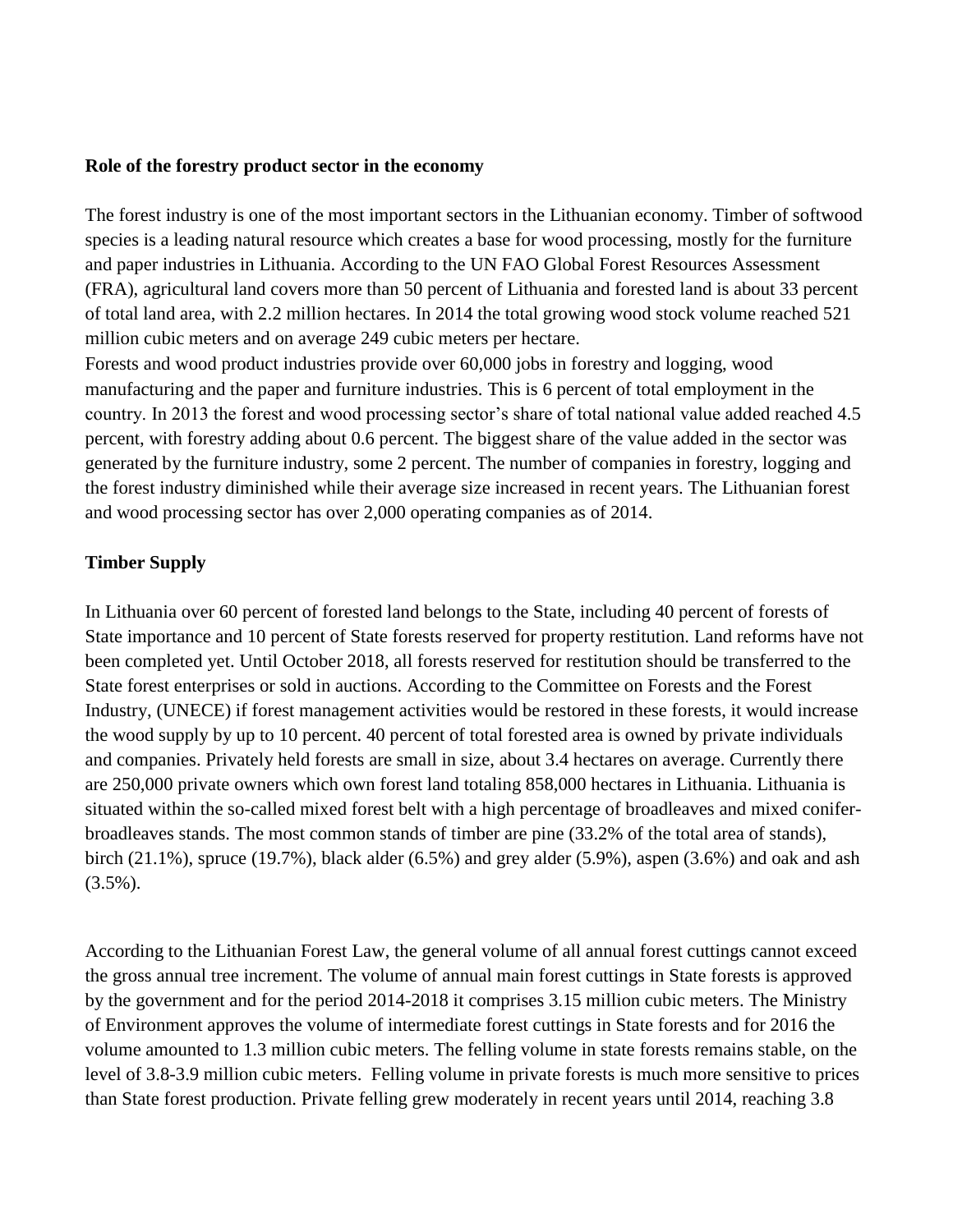million cubic meters. Lower wood prices in 2015 affected private forest output, diminishing it to 2.9 million cubic meters. The share of mature stands in Lithuanian forests is relatively large. Mature stands for wood supply amount to 323 cubic meters per hectare (area of 434,000 Ha with volume of 140 million cubic meters). The felling volumes could be increased with a policy change.

| Lithuania                                  | 2013  | 2014  |
|--------------------------------------------|-------|-------|
| Forest land, HA (000)                      | 2,147 | 2,177 |
| Area of stands, HA (000)                   | 2,055 | 2,056 |
| Growing stock volume, million cubic meters | 510.2 | 521.3 |
| Growing stock volume of mature stands,     | 134.7 | 139.9 |
| million cubic meters                       |       |       |
| Gross annual increment,                    | 17.8  | 18.2  |
| million cubic meters                       |       |       |
| Area covered with forest, %                | 33.3  | 33.3  |

# **Growing Forest Stock of Lithuanian**

Source: Lithuanian Statistical Office

#### **Gross Felling, cubic meters of solid volume (000)**

| Lithuania                         | 2012  | 2013  | 2014  | 2015  |
|-----------------------------------|-------|-------|-------|-------|
| Total felling                     | 7.000 | 7,400 | 7,600 | 6,700 |
| <b>Felling from State Forests</b> | 3,800 | 3,900 | 3,800 | 3,800 |
| Private units felling             | 3,200 | 3,500 | 3,800 | 2,900 |

Source: Directorate General of State Forests

Timber companies are located all over Lithuania, with the majority of them located in small towns or villages. In 2013 State forests enterprises sold 3.7 million cubic meters of round wood of which coniferous logs sales amounted to 1.13 million cubic meters. The annual consumption of round wood in Lithuania was 5.7 million cubic meters in 2013. The increase of felling did not lead to increase of domestic consumption due to growth in exports.

#### **Production of Wood Products**

Statistical information on the wood manufacturing sector is very limited in Lithuania. The wood products industry is adverse to sharing information or promoting its potential and business opportunities. Publicly data available is usually old and does not present the current market picture. The furniture and paper industries are the fastest developing segments within the sector. According to the Lithuanian Statistical Office, the furniture industry is one of the most important manufacturing industries in Lithuania, after food and beverage production. The furniture and wood processing industries provide over 30 percent of the jobs available in the whole Lithuanian manufacturing industry. In recent times the furniture industry developed mostly due to foreign investments. The biggest players in the market are Scandinavian companies, especially from Denmark, Norway, and Sweden. One of the main players in Lithuanian furniture market is IKEA. In 2008 the company bought the biggest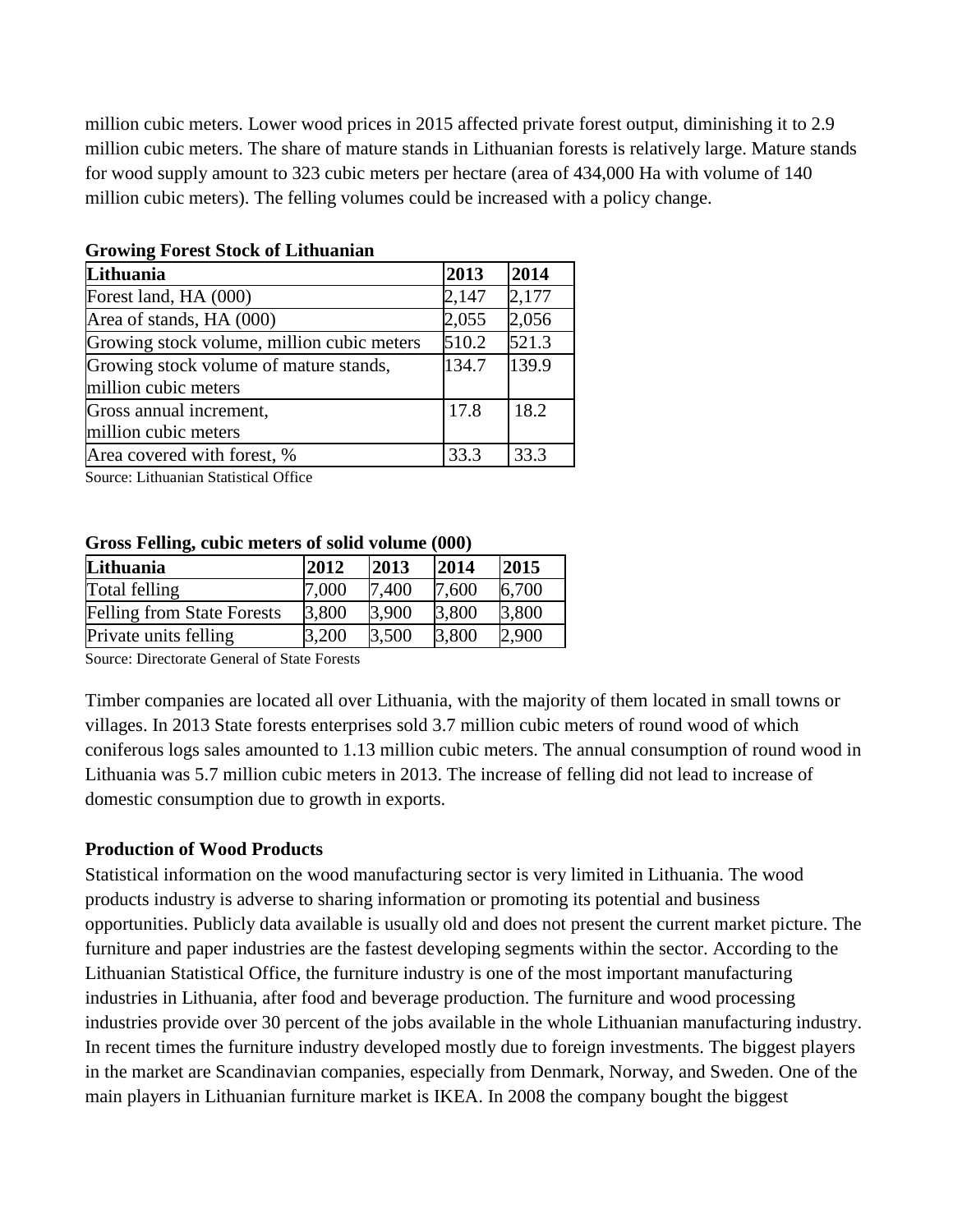Lithuanian furniture producer "Giriu Bizonas" which increased the sector's potential significantly and this was reflected in export increases pretty soon afterwards.

Statistical data available for 2014 show a significant increase in furniture sales in 2014. The main driver for this increase came from exports. According to the Lithuanian Statistical Office, Lithuania enjoys a positive foreign trade balance in furniture trade. In 2016 furniture exports from Lithuania amounted to EUR 1.486 million (6 percent increase in relation to 2015). Imports of furniture amounted to EUR 1.210 million (6 percent increase in relation to 2015). Production of sawn wood was about 0.9 million cubic meters in 2014.

## **Trade**

According to Eurostat data, Lithuania is a net exporter of wood and wood products. Lithuanian exports of these products amounted to U.S. \$677.8 million in 2015. The main export destinations are the main EU buyers like Germany, United Kingdom and the Scandinavian markets, mostly Norway and Denmark (together over 40 percent of exports). Although exports to Russia fell in recent years, the country still remains an important sales market for Lithuania, 6 percent of total exports. Other neighboring countries such as Latvia, Poland and Estonia together take about 13 percent share in Lithuanian wood products exports. Lithuania also sells its wood products also to China, Australia and the United States. Exports of these goods to the U.S. amounted almost U.S. \$5 million in 2015.

| <b>Partner</b> |         | $U.S.$ \$ $(000)$ |         |        | % Share |        | $\frac{6}{6}$<br><b>Change</b> |
|----------------|---------|-------------------|---------|--------|---------|--------|--------------------------------|
| Country        | 2013    | 2014              | 2015    | 2013   | 2014    | 2015   | 2015/<br>2014                  |
| World          |         |                   |         |        |         |        | $-9.46$                        |
|                | 678,047 | 748,576           | 677,748 | 100.00 | 100.00  | 100.00 |                                |
| Germany        |         |                   | 113,855 | 17.27  | 16.30   | 16.80  | $-6.67$                        |
|                | 117,091 | 121,990           |         |        |         |        |                                |
| Norway         |         |                   |         | 10.22  | 10.34   | 9.22   | $-19.27$                       |
|                | 69,297  | 77,435            | 62,512  |        |         |        |                                |
| Denmark        |         |                   |         | 7.12   | 7.10    | 7.24   | $-7.70$                        |
|                | 48,310  | 53,185            | 49,088  |        |         |        |                                |
| United         |         |                   |         | 4.28   | 5.67    | 7.15   | 14.28                          |
| Kingdom        | 29,041  | 42,427            | 48,485  |        |         |        |                                |
| Russia         |         |                   |         | 10.70  | 7.38    | 5.94   | $-27.09$                       |
|                | 72,559  | 55,226            | 40,263  |        |         |        |                                |
| Netherlands    |         |                   |         | 4.82   | 5.12    | 5.07   | $-10.28$                       |
|                | 32,701  | 38,329            | 34,390  |        |         |        |                                |
| Latvia         |         |                   |         | 6.16   | 6.36    | 4.99   | $-28.95$                       |
|                | 41,756  | 47,580            | 33,805  |        |         |        |                                |
| Poland         |         |                   |         | 5.22   | 4.38    | 4.48   | $-7.41$                        |

**Lithuania's Export Statistics on Wood & Wood Products from Partner Countries, Calendar Years.**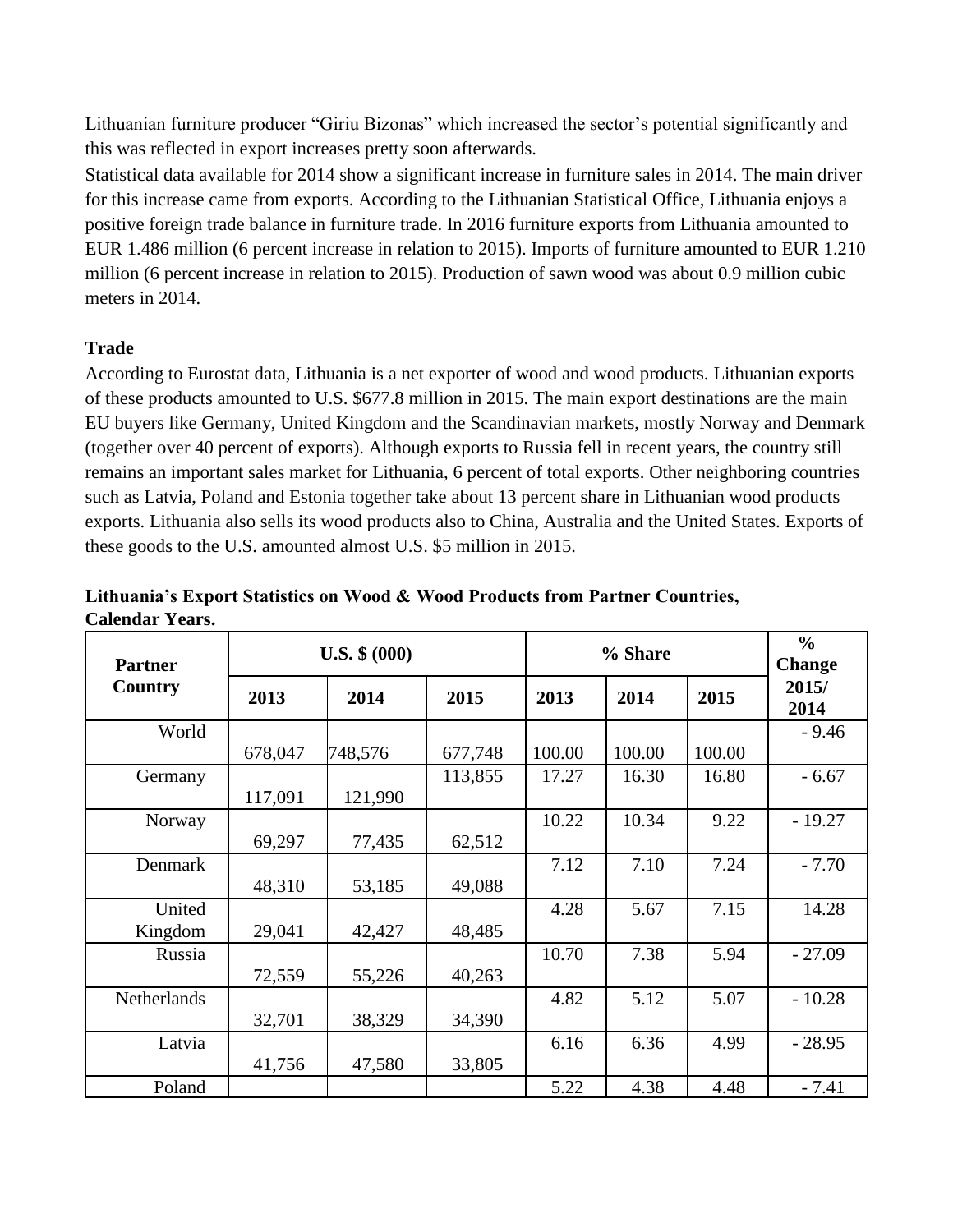|                       | 35,374 | 32,818 | 30,387 |      |      |      |          |
|-----------------------|--------|--------|--------|------|------|------|----------|
| Sweden                |        |        |        | 4.14 | 4.14 | 4.37 | $-4.55$  |
|                       | 28,063 | 31,028 | 29,615 |      |      |      |          |
| France                |        |        |        | 4.67 | 4.34 | 4.37 | $-8.93$  |
|                       | 31,695 | 32,491 | 29,589 |      |      |      |          |
| Switzerland           |        |        |        | 1.10 | 4.99 | 4.02 | $-27.10$ |
|                       | 7,438  | 37,335 | 27,218 |      |      |      |          |
| Italy                 |        |        |        | 2.35 | 2.53 | 3.30 | 18.02    |
|                       | 15,929 | 18,967 | 22,385 |      |      |      |          |
| Estonia               |        |        |        | 3.03 | 3.17 | 3.26 | $-6.77$  |
|                       | 20,557 | 23,724 | 22,118 |      |      |      |          |
| Belgium               |        |        |        | 3.23 | 3.23 | 2.75 | $-22.70$ |
|                       | 21,911 | 24,143 | 18,662 |      |      |      |          |
| China                 |        |        |        | 1.09 | 1.22 | 1.62 | 20.81    |
|                       | 7,364  | 9,098  | 10,992 |      |      |      |          |
| Australia             |        |        |        | 1.34 | 1.70 | 1.49 | $-20.58$ |
|                       | 9,082  | 12,757 | 10,132 |      |      |      |          |
| <b>Czech Republic</b> |        |        |        | 0.74 | 0.76 | 1.36 | 61.55    |
|                       | 5,023  | 5,714  | 9,231  |      |      |      |          |
| <b>United States</b>  |        |        |        | 0.58 | 0.82 | 1.29 | 41.67    |
|                       | 3,962  | 6,171  | 8,743  |      |      |      |          |

## **Lithuania's Import Statistics on Wood & Wood Products from Partner Countries, Calendar Years.**

| <b>Partner</b> |         | $U.S.$ \$ $(000)$ |         |        | % Share |        | $\frac{6}{6}$ |
|----------------|---------|-------------------|---------|--------|---------|--------|---------------|
| <b>Country</b> |         |                   |         |        |         |        | <b>Change</b> |
|                | 2013    | 2014              | 2015    | 2013   | 2014    | 2015   | 2015/2014     |
|                |         |                   |         |        |         |        | $-11.91$      |
| World          | 405,455 | 510,436           | 449,655 | 100.00 | 100.00  | 100.00 |               |
|                |         |                   |         | 27.23  | 24.16   | 21.43  | $-21.84$      |
| Poland         | 110,391 | 123,312           | 96,380  |        |         |        |               |
|                |         |                   |         | 16.00  | 14.39   | 15.48  | $-5.20$       |
| Latvia         | 64,856  | 73,441            | 69,624  |        |         |        |               |
|                |         |                   |         | 8.98   | 9.43    | 10.93  | 2.08          |
| Russia         | 36,410  | 48,143            | 49,144  |        |         |        |               |
|                |         |                   |         | 7.48   | 10.59   | 10.92  | $-9.14$       |
| <b>Belarus</b> | 30,336  | 54,054            | 49,112  |        |         |        |               |
|                |         |                   |         | 7.22   | 7.45    | 8.55   | 1.17          |
| <b>Ukraine</b> | 29,290  | 38,009            | 38,452  |        |         |        |               |
|                |         |                   |         | 5.91   | 5.63    | 6.15   | $-3.77$       |
| Germany        | 23,978  | 28,730            | 27,648  |        |         |        |               |
|                |         |                   |         | 4.35   | 4.80    | 4.59   | $-15.61$      |
| Estonia        | 17,655  | 24,481            | 20,659  |        |         |        |               |
| Italy          |         |                   |         | 1.48   | 2.94    | 3.27   | $-2.02$       |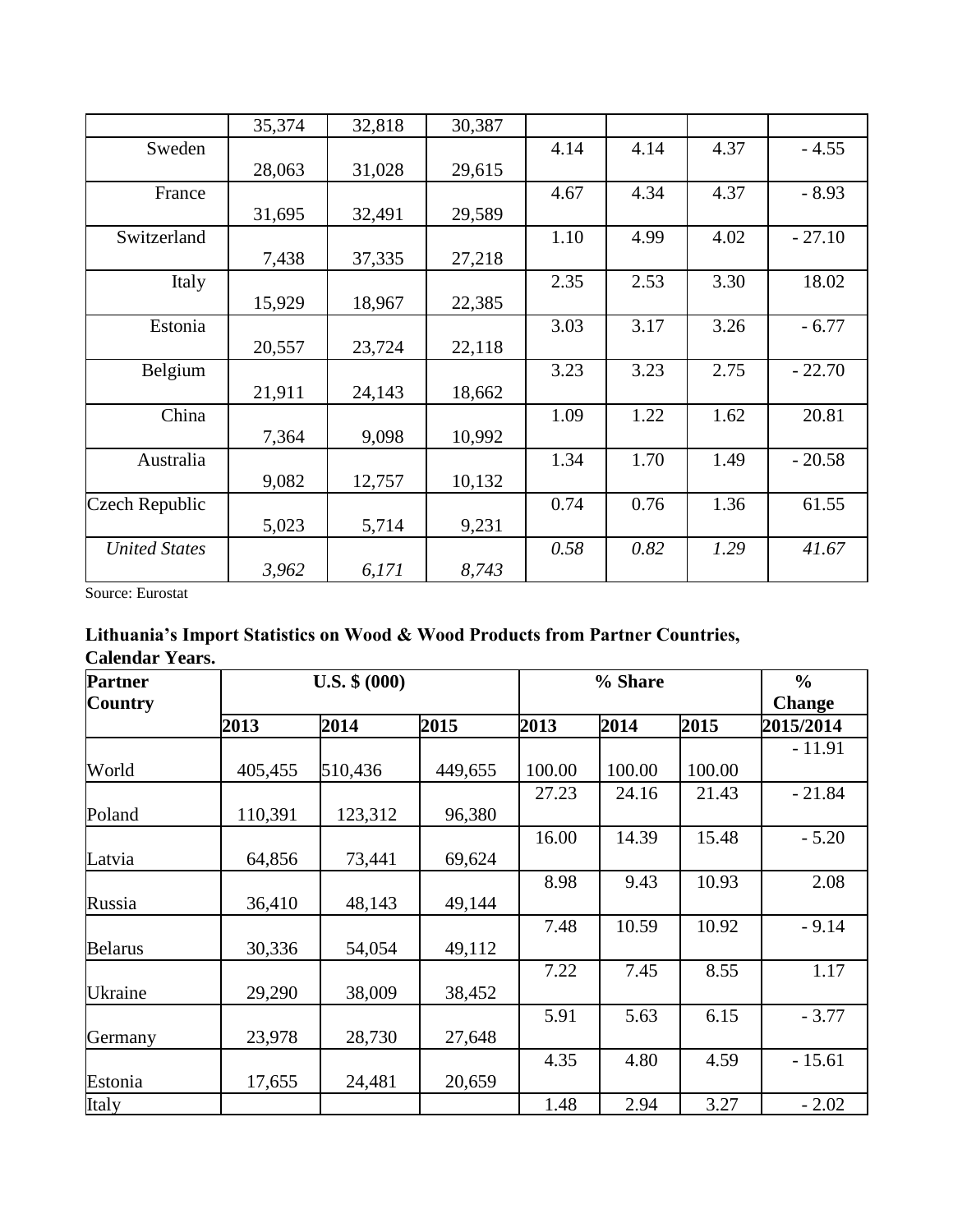|                      | 6,004  | 15,021 | 14,717 |      |      |      |          |
|----------------------|--------|--------|--------|------|------|------|----------|
|                      |        |        |        | 3.07 | 3.15 | 2.88 | $-19.40$ |
| Finland              | 12,431 | 16,092 | 12,970 |      |      |      |          |
|                      |        |        |        | 2.67 | 2.58 | 2.50 | $-14.40$ |
| Austria              | 10,838 | 13,145 | 11,252 |      |      |      |          |
|                      |        |        |        | 3.38 | 3.17 | 2.34 | $-35.17$ |
| Sweden               | 13,694 | 16,204 | 10,506 |      |      |      |          |
|                      |        |        |        | 2.26 | 1.80 | 1.43 | $-29.90$ |
| Romania              | 9,174  | 9,183  | 6,437  |      |      |      |          |
|                      |        |        |        | 0.91 | 0.92 | 1.11 | 6.10     |
| <b>United States</b> | 3,709  | 4,703  | 4,990  |      |      |      |          |

Lithuania is a large importer of wood and wood products. Demand for wood highly exceeds the centrally regulated supply available in the country. In 2015 imports of wood and wood products amounted to U.S. \$450 million. The main suppliers were neighbor EU countries such as Poland, Latvia, Estonia (42 percent of wood and wood products imports), and non EU neighbor countries like Russia, Belarus, and Ukraine (30 percent of imports). The Lithuanian wood industry sources mostly round wood and raw materials for further processing from these markets. United States ranked as the thirteenth largest supplier of Wood and Wood Products to Lithuania with the sales valued U.S. \$5 million in 2015.

# **U.S. exports of forest products to Lithuania, Calendar Years, (U.S. \$million)**

|                                         | 2013  | 2014  | 2015 | 2016 | $\%$ change 2015-16 |
|-----------------------------------------|-------|-------|------|------|---------------------|
| Total Agricultural Fish&Forest Products | 167.8 | 137.2 |      |      | $-30$               |
| <b>Forest Products</b>                  |       | 4.6   | 4.6  |      | 33.8                |
| __<br>---- -- --                        |       |       |      |      |                     |

Source: USDA BICO

# **U.S. imports of forest products from Lithuania, Calendar Years, (U.S. \$million)**

|                                         | 2013       | 2014 | 2015 | 2016 | $\%$ change 2015-16 |
|-----------------------------------------|------------|------|------|------|---------------------|
| Total Agricultural Fish&Forest Products | 32.0       | 55.6 | 87.4 | 88.1 | 0.8                 |
| <b>Forest Products</b>                  | 4.8        | 6.5  | 9.7  | 13.9 | 42.7                |
| of which:                               |            |      |      |      |                     |
| Logs & Chips                            | 0.0        | 0.0  | 0.0  | 0.0  |                     |
| Hardwood Lumber                         | 0.0        | 0.0  | 0.2  | 0.2  | 30.3                |
| Softwood&Treated Lumber                 | 1.4        | 1.3  | 1.3  | 2.3  | 75.1                |
| <b>Panel Products</b>                   | $\cdot$ .4 | 2.0  | 3.7  | 7.4  | 100.0               |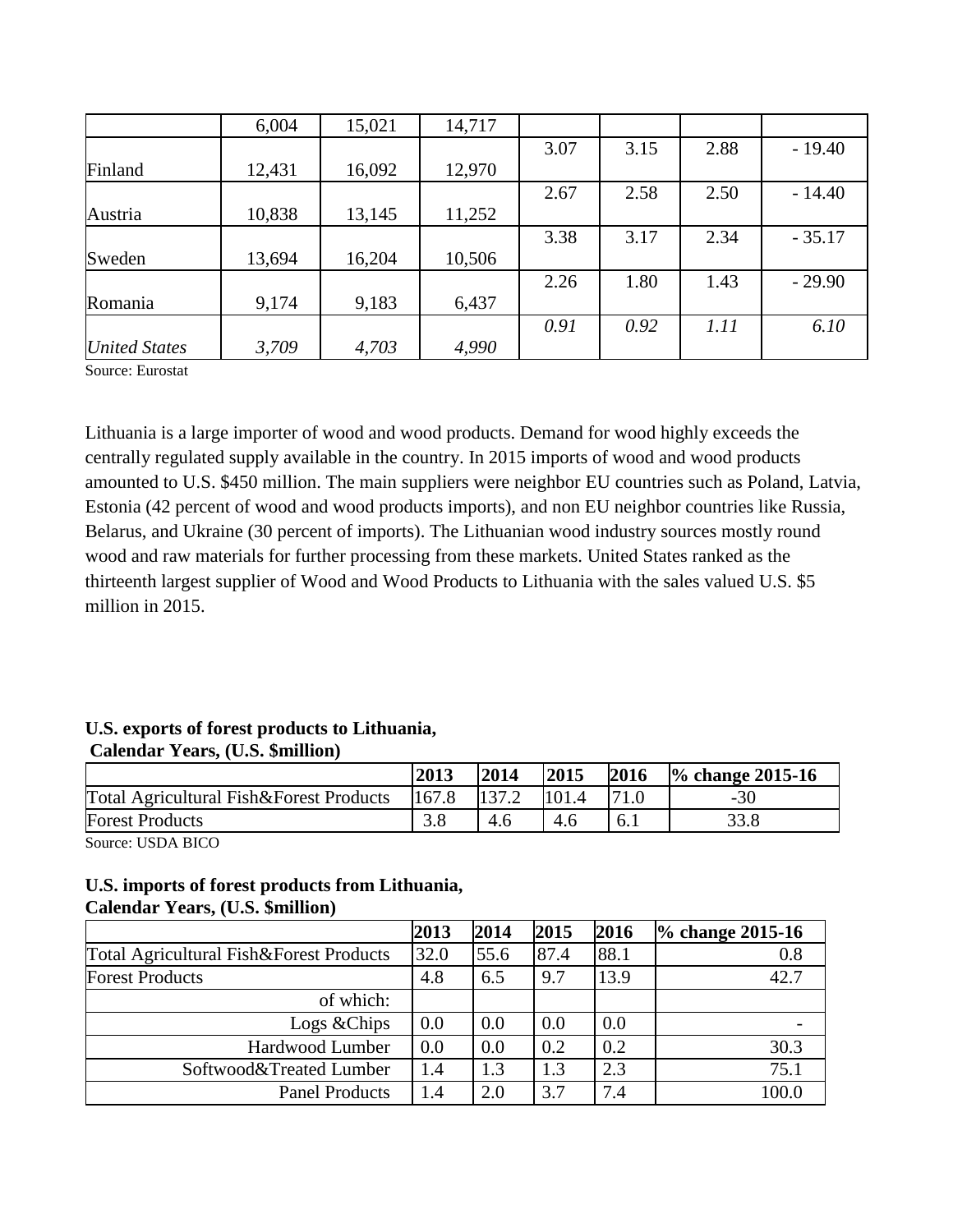| Other<br>$Wood_{\perp}$<br>Products<br>Value<br>Added | -<br>∠.∪ | ◡• | -<br>. | ر،ب |  |
|-------------------------------------------------------|----------|----|--------|-----|--|
| <b>USDA BICO</b><br>Source:                           |          |    |        |     |  |

USDA BICO statistics show different values for bilateral trade between the U.S. and Lithuania than Eurostat statistics. According to BICO, Lithuanian imports of forest products from the U.S. in 2016 were valued at U.S. \$ 6.1 million and exports to the U.S. amounted to U.S. \$13.9 million. The difference occurs due to a different aggregation of products and transshipments included into the BICO statistics. Total trade between the U.S. and Lithuania has been constantly growing in recent years. In 2016 total trade of forest products between both countries increased by 40 percent and reached U.S. \$20.0 million.

Bilateral trade has increased on both the import and export sides. In 2016 Lithuanian imports of wood and wood products from the U.S. were higher by 34 percent than for 2015 and export of these products to the U.S. increased by 43 percent. The Lithuanian market, as in other Baltic States' wood markets, is highly sensitive due to changes in currency exchange rates and to price competitiveness. In 2015 Lithuania joined the EUR zone, which tightened its economy to global market developments and produced increased sensitivity to currency volatility between the Euro and U.S. dollar.

| Commodity              | <b>Commodity</b>                                           | 2013  | 2014           | 2015  | $\frac{6}{6}$           | $\frac{6}{6}$            |
|------------------------|------------------------------------------------------------|-------|----------------|-------|-------------------------|--------------------------|
| Code                   |                                                            |       |                |       | <b>Share</b><br>in 2015 | <b>Change</b><br>2015/14 |
| Wood &Wood<br>Products |                                                            | 3,962 | 6,171          | 8,743 | 100                     | 41.67                    |
| 4407                   | Wood Sawn or<br>Chipped                                    | 2,142 | 3,531          | 4,606 | 52.69                   | 30.46                    |
| 4409                   | <b>Wood Continuously</b><br>Shaped                         |       | 3              | 59    | 0.68                    | 1923.83                  |
| 4408                   | <b>Veneer Sheets</b>                                       |       | $\overline{7}$ | 295   | 3.37                    | 4132.43                  |
| 4420                   | Wood Marquetry,<br>Jewel Case etc.                         | 203   | 72             | 15    | 0.17                    | $-78.73$                 |
| 4415                   | Packings Etc,<br>Wood; Pallets,<br>Collars Etc, Of<br>Wood | 37    | 32             | 20    | 0.22                    | $-38.27$                 |
| 4418                   | <b>Builders' Joinery</b><br>And Carpentry Of<br>Wood       | 1,536 | 2,523          | 3,746 | 42.85                   | 48.48                    |

| Lithuania's Exports of Selected Wood & Wood Products to U.S., |  |  |
|---------------------------------------------------------------|--|--|
| Calendar Years, U.S. \$ (000)                                 |  |  |

Source: Eurostat

## **Lithuania's Imports of Selected Wood &Wood Products from U.S.,**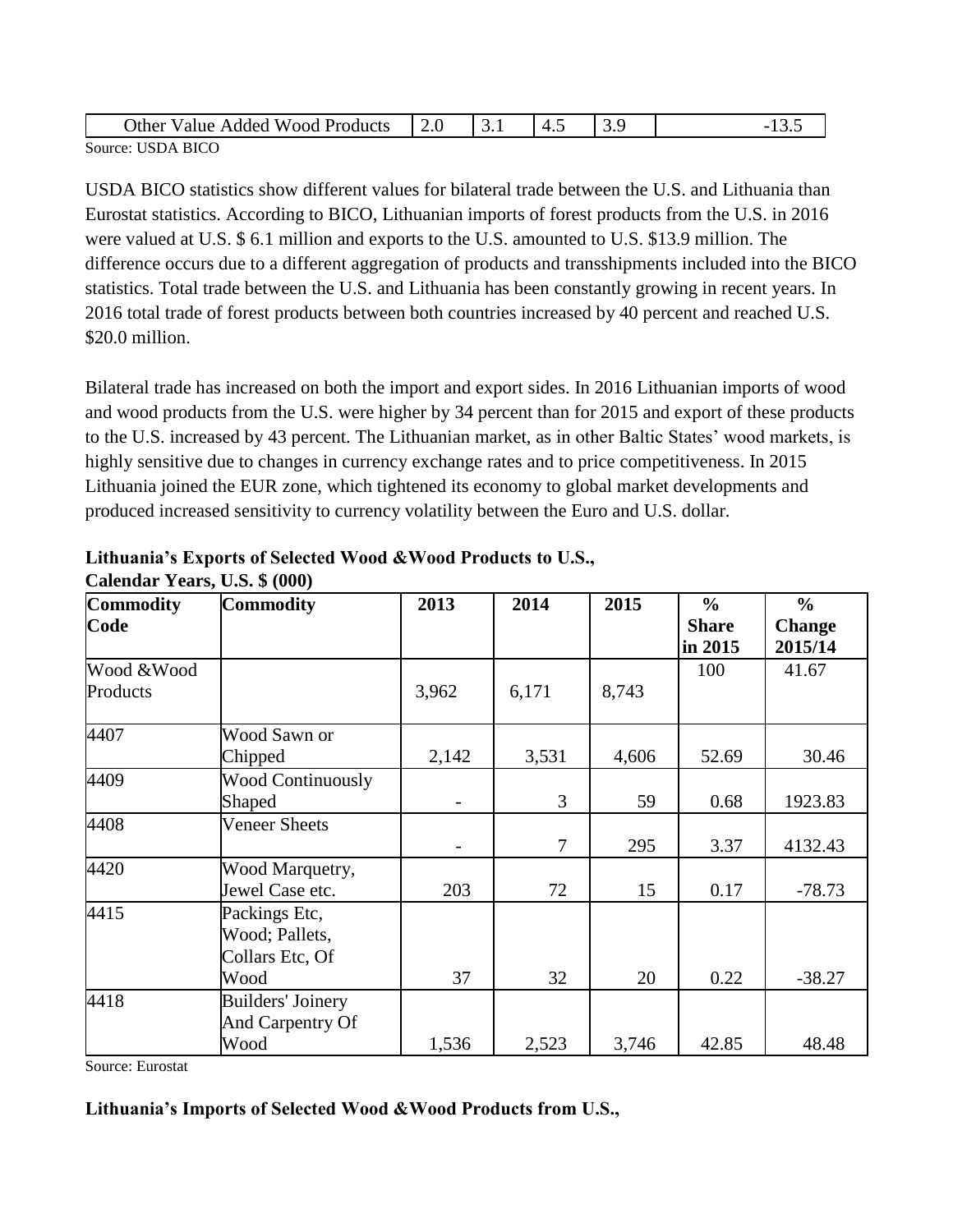| <b>Commodity</b> | <b>Commodity</b>         | 2013  | 2014           | 2015           | $\frac{6}{6}$  | $\frac{6}{6}$ |
|------------------|--------------------------|-------|----------------|----------------|----------------|---------------|
| Code             |                          |       |                |                | <b>Share</b>   | <b>Change</b> |
|                  |                          |       |                |                | in 2015        | 2015/14       |
| Wood & Wood      |                          |       |                |                | 100            | 6.1           |
| Products         |                          | 3,709 | 4,703          | 4,990          |                |               |
| 4407             | Wood Sawn or             |       |                |                | 65.63          | $-12.47$      |
|                  | Chipped                  | 3,197 | 3,741          | 3,275          |                |               |
| 4409             | <b>Wood Continuously</b> |       |                |                | 0.05           | 1085.23       |
|                  | Shaped                   |       |                | $\overline{2}$ |                |               |
| 4408             | <b>Veneer Sheets</b>     |       |                |                | 33.43          | 94.86         |
|                  |                          | 344   | 856            | 1,668          |                |               |
| 4420             | Wood Marquetry,          |       |                |                | 0.02           | $-46.39$      |
|                  | Jewel Case etc.          | 9     | $\overline{2}$ | $\mathbf{1}$   |                |               |
| 4411             | Fiberboard Of            |       |                |                | 0.71           | $-60.88$      |
|                  | Wood Or Other            | 139   | 91             | 36             |                |               |
|                  | Ligneous Materials       |       |                |                |                |               |
|                  |                          |       |                |                |                |               |
| 4418             | <b>Builders' Joinery</b> |       |                |                | $\overline{0}$ | $-70.64$      |
|                  | And Carpentry Of         | 11    | $\mathbf{1}$   |                |                |               |
|                  | Wood                     |       |                |                |                |               |

**Calendar Years, U.S. \$ (000)**

# **Lithuania's Import from U.S. of Wood Sawn or Chipped Lengthwise, Sliced Or Peeled, More Than 6 Mm (.236 In.) Thick (HS: 4407), Calendar Years.**

| Commodity | Description                  |       | $U.S.$ \$ $(000)$ |       | % Share  | % Change  |
|-----------|------------------------------|-------|-------------------|-------|----------|-----------|
|           |                              | 2013  | 2014              | 2015  | in 2015  | 2015/2014 |
|           | Wood Sawn Or Chipped         |       |                   |       |          |           |
|           | Length, Sliced Etc, Ov6 Mm   |       |                   |       |          |           |
| 4407      | Тh                           | 3,197 | 3,741             | 3,275 | 100      | $-12.47$  |
|           | Ash, Sawn or Chipped         |       |                   |       |          |           |
| 440795    | Lengthwise, Sliced or Peeled |       | 29                |       | $\theta$ | $-100$    |
|           | Oak Wood, Sawn, Sliced Etc,  |       |                   |       |          |           |
| 440791    | Over 6 Mm Thick              | 1,973 | 2,231             | 1,247 | 38.08    | $-44.1$   |
|           | Non coniferous Wood Nesoi,   |       |                   |       |          |           |
| 440799    | Sawn, Sliced Etc, Ov 6Mm     | 1,214 | 1,197             | 1,770 | 54.04    | 47.79     |
|           | Maple Sawn or Chipped        |       |                   |       |          |           |
| 440793    | Lengthwise, Sliced Or Peeled | 9     | 191               | 236   | 7.22     | 23.67     |
|           | Cherry, Sawn/Chipped         |       |                   |       |          |           |
| 440794    | Lengthwise, Sliced/Peeled    | 1,214 | 1,197             | 1,770 | $\theta$ | $-100$    |
|           | Coniferous Wood Sawn,        |       |                   |       |          |           |
| 440710    | Sliced Etc, Over 6 Mm Thick  | 2     |                   | 22    | 0.66     | n/a       |

Source: Eurostat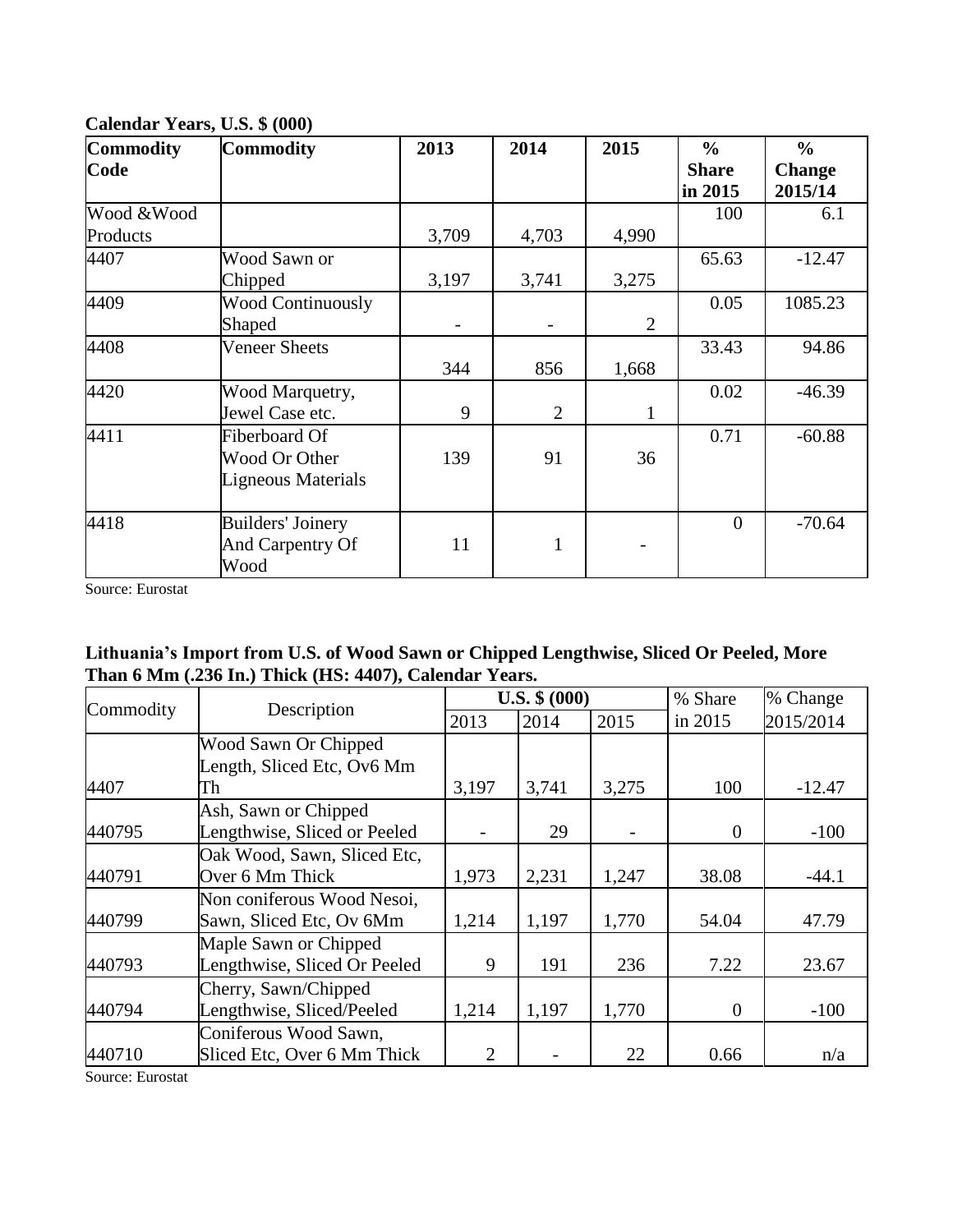Wood sawn or chipped dominates in the value of products sourced from the United States to Lithuania. Veneer sheets sales take the second position in this regard. Lithuania sources mostly oak and nonconiferous wood. To some extent there is potential for U.S. hardwood exports as a niche raw material for Lithuanian wood processors, especially for the furniture industry. The wood market in Lithuania is strongly dependent on Lithuania's policy makers. A deep reform of the sector is expected. Lithuania exports about 20 percent of its wood resources, but to a great extent the wood is unprocessed and this suppresses the sector's income possibilities. More value added orientation would be beneficial for all parties in the wood industry. The growth in the furniture industry in Lithuania and solid potential for increasing processed sawn wood and wood products in Lithuania can be seen to provide opportunities for cooperation with the U.S. wood exporters.

|                        |        | $U.S.$ \$ $(000)$ |        | % Share | % Change |        |           |
|------------------------|--------|-------------------|--------|---------|----------|--------|-----------|
| <b>Partner Country</b> | 2013   | 2014              | 2015   | 2013    | 2014     | 2015   | 2015/2014 |
| World                  | 32,255 | 38,911            | 27,376 | 100.00  | 100.00   | 100.00 | $-29.65$  |
| <b>Belarus</b>         | 10,848 | 12,770            | 11,789 | 33.63   | 32.82    | 43.06  | $-7.68$   |
| Latvia                 | 10,866 | 14,122            | 6,816  | 33.69   | 36.29    | 24.90  | $-51.74$  |
| Poland                 | 6,505  | 8,320             | 5,803  | 20.17   | 21.38    | 21.20  | $-30.25$  |
| Ukraine                | 3,047  | 2,613             | 1,631  | 9.45    | 6.72     | 5.96   | $-37.58$  |
| Russia                 | 10     | 32                | 743    | 0.03    | 0.08     | 2.72   | 2223.72   |
| Germany                | 188    | 312               | 228    | 0.58    | 0.80     | 0.83   | $-27.14$  |
| Estonia                | 380    | 54                | 133    | 1.18    | 0.14     | 0.49   | 144.68    |
| Norway                 | 176    | 148               | 74     | 0.55    | 0.38     | 0.27   | $-49.70$  |
| Belgium                | 137    | 262               | 38     | 0.43    | 0.67     | 0.14   | $-85.41$  |

**Lithuania's Imports of Logs & Chips per countries of origin, Calendar Years.**

Source:Eurostat

**Lithuania's Imports of Panel Products (incl. Plywood) per countries of origin, Calendar Years.** 

|                        |         | $U.S.$ \$ $(000)$ |         | % Share | % Change |        |           |
|------------------------|---------|-------------------|---------|---------|----------|--------|-----------|
| <b>Partner Country</b> | 2013    | 2014              | 2015    | 2013    | 2014     | 2015   | 2015/2014 |
| World                  | 208,913 | 245,449           | 205,668 | 100.00  | 100.00   | 100.00 | $-16.21$  |
| Poland                 | 83,717  | 90,270            | 69,409  | 40.07   | 36.78    | 33.75  | $-23.11$  |
| Latvia                 | 35,779  | 37,829            | 37,755  | 17.13   | 15.41    | 18.36  | $-0.19$   |
| Germany                | 14,335  | 15,454            | 17,544  | 6.86    | 6.30     | 8.53   | 13.53     |
| Russia                 | 10,765  | 14,192            | 12,826  | 5.15    | 5.78     | 6.24   | $-9.63$   |
| <b>Belarus</b>         | 8,346   | 16,185            | 12,703  | 4.00    | 6.59     | 6.18   | $-21.51$  |
| <b>Ukraine</b>         | 6,296   | 9,732             | 10,984  | 3.01    | 3.97     | 5.34   | 12.86     |
| Estonia                | 7,091   | 12,020            | 9,763   | 3.39    | 4.90     | 4.75   | $-18.78$  |
| Romania                | 9,151   | 9,134             | 6,189   | 4.38    | 3.72     | 3.01   | $-32.24$  |
| Finland                | 6,786   | 7,286             | 5,853   | 3.25    | 2.97     | 2.85   | $-19.67$  |
| Italy                  | 2,899   | 6,006             | 3,382   | 1.39    | 2.45     | 1.64   | $-43.69$  |
| Netherlands            | 3,361   | 3,113             | 2,772   | 1.61    | 1.27     | 1.35   | $-10.95$  |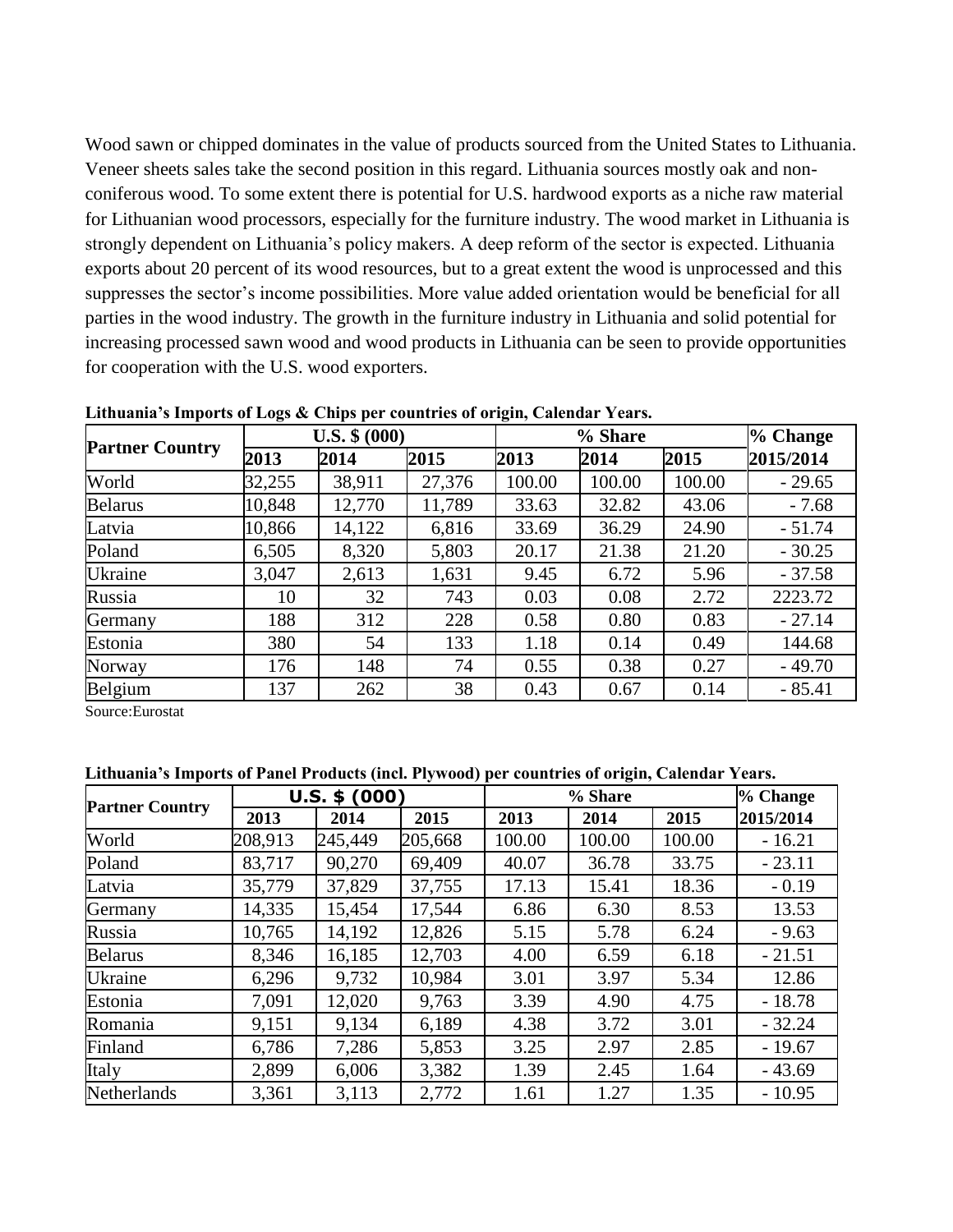| Czech Republic       | 4,402 | 4,832 | 2,749 | 4.11 | 1.97 | .34  | $-43.12$ |
|----------------------|-------|-------|-------|------|------|------|----------|
| Belgium              | 2,699 | 3,166 | 2,539 | 1.29 | .29  | 1.23 | $-19.80$ |
| Austria              | 3,064 | 3.212 | 2.118 | . 47 |      | 1.03 | $-34.06$ |
| <b>United States</b> | 489   | 954   | 704   | 0.23 | 0.39 | 0.83 | 78.63    |

| Lithuania's Imports of Softwood and Treated Lumber per countries of origin, |  |  |
|-----------------------------------------------------------------------------|--|--|
| <b>Calendar Years.</b>                                                      |  |  |

|                        |                | $U.S.$ \$ $(000)$ |        |        | % Change |        |           |
|------------------------|----------------|-------------------|--------|--------|----------|--------|-----------|
| <b>Partner Country</b> | 2013           | 2014              | 2015   | 2013   | 2014     | 2015   | 2015/2014 |
| World                  | 64,543         | 90,711            | 82,853 | 100.00 | 100.00   | 100.00 | $-8.66$   |
| <b>Belarus</b>         | 17,453         | 30,369            | 28,852 | 27.04  | 33.48    | 34.82  | $-5.00$   |
| Russia                 | 17,170         | 21,457            | 19,766 | 26.60  | 23.65    | 23.86  | $-7.88$   |
| Latvia                 | 16,215         | 19,689            | 19,327 | 25.12  | 21.71    | 23.33  | $-1.84$   |
| Finland                | 2,896          | 5,308             | 4,763  | 4.49   | 5.85     | 5.75   | $-10.28$  |
| Sweden                 | 4,960          | 6,346             | 4,512  | 7.68   | 7.00     | 5.45   | $-28.91$  |
| Estonia                | 2,803          | 2,997             | 2,378  | 4.34   | 3.30     | 2.87   | $-20.66$  |
| Ukraine                | 829            | 2,437             | 1,421  | 1.28   | 2.69     | 1.72   | $-41.70$  |
| Austria                | 281            | 151               | 530    | 0.44   | 0.17     | 0.64   | 251.12    |
| United Kingdom         |                |                   | 420    | 0.00   | 0.00     | 0.51   |           |
| Denmark                | 534            | 613               | 414    | 0.83   | 0.68     | 0.50   | $-32.48$  |
| Germany                | 313            | 326               | 139    | 0.48   | 0.36     | 0.17   | $-57.29$  |
| Poland                 | 627            | 473               | 117    | 0.97   | 0.52     | 0.14   | $-75.29$  |
| Canada                 | 156            | 327               | 71     | 0.24   | 0.36     | 0.09   | $-78.40$  |
| Norway                 | 173            | 94                | 56     | 0.27   | 0.10     | 0.07   | $-40.71$  |
| <b>United States</b>   | $\overline{2}$ |                   | 22     | 0.00   | 0.00     | 0.03   | 0.00      |

Source: Eurostat

# **Lithuania's Imports of Hardwood Lumber per countries of origin, Calendar Years.**

|                        | $U.S.$ \$ $(000)$ |        |        |        | % Change |        |           |
|------------------------|-------------------|--------|--------|--------|----------|--------|-----------|
| <b>Partner Country</b> | 2013              | 2014   | 2015   | 2013   | 2014     | 2015   | 2015/2014 |
| World                  | 57,622            | 68,561 | 69,383 | 100.00 | 100.00   | 100.00 | 1.20      |
| Ukraine                | 21,446            | 25,174 | 25,520 | 37.22  | 36.72    | 36.78  | 1.37      |
| Poland                 | 10,270            | 11,883 | 12,118 | 17.82  | 17.33    | 17.46  | 1.98      |
| Austria                | 4,256             | 5,963  | 7,232  | 7.39   | 8.70     | 10.42  | 21.28     |
| Russia                 | 1,636             | 2,958  | 5,314  | 2.84   | 4.31     | 7.66   | 79.66     |
| Ecuador                | 3,563             | 3,348  | 4,300  | 6.18   | 4.88     | 6.20   | 28.42     |
| <b>United States</b>   | 3,196             | 3,741  | 3,253  | 5.55   | 5.46     | 4.69   | $-13.04$  |
| <b>Belarus</b>         | 606               | 1,579  | 2,063  | 1.05   | 2.30     | 2.97   | 30.68     |
| Latvia                 | 2,477             | 2,723  | 1,903  | 4.30   | 3.97     | 2.74   | $-30.12$  |
| Germany                | 1,535             | 2,285  | 1,852  | 2.66   | 3.33     | 2.67   | $-18.95$  |
| Estonia                | 651               | 1,066  | 861    | 1.13   | 1.56     | 1.24   | $-19.27$  |
| Sweden                 | 3,771             | 1,686  | 713    | 6.55   | 2.46     | 1.03   | $-57.70$  |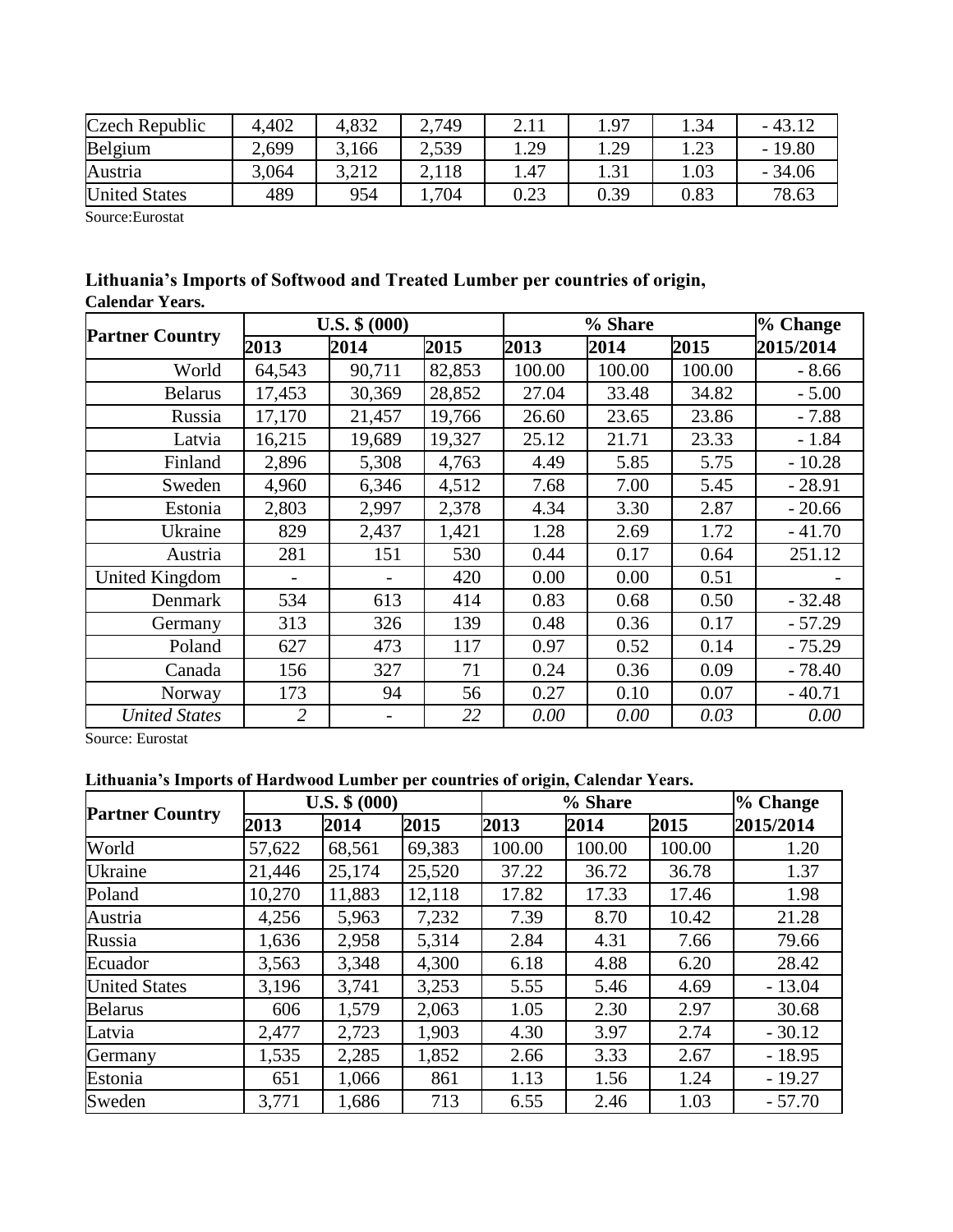| Canada           | .<br>'46 | $\sim$ $\sim$<br>,<br>$1.32 \cup$<br>__ | $-10$<br>010 | $\cap$<br>╰<br><b>1.</b> 2 | $\sim$ $\sim$<br>ن کے وک | 0.88 | $F \cap \cap C$<br>่าน<br>$\overline{\phantom{a}}$ |
|------------------|----------|-----------------------------------------|--------------|----------------------------|--------------------------|------|----------------------------------------------------|
| $\sim$<br>$\sim$ |          |                                         |              |                            |                          |      |                                                    |

### **Policy**

Lithuania benefits from financial support for forest management from the European Union (EU). According to the Ministry of Environment, more than ten forestry and related measures are supported from the EU Rural Development Program (RDP) 2014-2020. EUR 130 million (U.S. \$136.7 million) was allocated for the program from the EU budget, accounting for 10-15 percent of total income in the forestry sector in Lithuania. EUR 160 million (U.S. \$168.2 million) had been already used for forestry activities from then RDP 2007-2013 budget. 70 percent of this support was used for afforestation of non-forest land, and most of this support was consumed by private forests.

In Lithuania the general forest policy is strongly oriented towards forest land protection. In 2014 the national protected areas covered over 1 million hectares, 16 percent, of total Lithuanian territory. Lithuanian Law requires mandatory reforestation of clear-cuts and expansion of forest area through afforestation of abandoned lands. Clear-cut areas should be reforested within 3 years after cutting. State forests reforest 10,000 hectares of clear cuts and private forests reforest 4-7,000 hectares.

As a policy measure, Lithuania applies an electronic system for round wood sales. Since 2012, electronic auctions handle sales and marketing of wood produced by State Forest Enterprises. The auction system can be found on the web site: [www.gmu.lt](http://www.gmu.lt/)

In 2012 the Lithuanian Government adopted The National Forestry Sector Development Program for 2012–2020. The Program plans to increase the volume of non-merchantable timber and forest felling residues used for biofuel production each year from 0.3 million cubic meters in 2015 to 0.5 million cubic meters in 2020. In 2015 the Ministry of Environment adopted the Biofuel Mobilization Plan which increases the amount of biofuel supplied to the market from forests while matching biodiversity conservation and forest industry needs.

## **Certification Schemes for forest products**

State Forest Enterprises is certified for Forest Stewardship Council (FSC) forest management and chain of custody. According to UNECE, State Forest Enterprises produce about 3.8 million cubic meters of FSC certified round wood, 50 percent of all round wood volume produced in Lithuania.

#### **Lithuanian timber industry associations**

Asociacija Lietuvos Mediena Verkių g. 35, Vilnius Tel. (00 370 5) 2137325